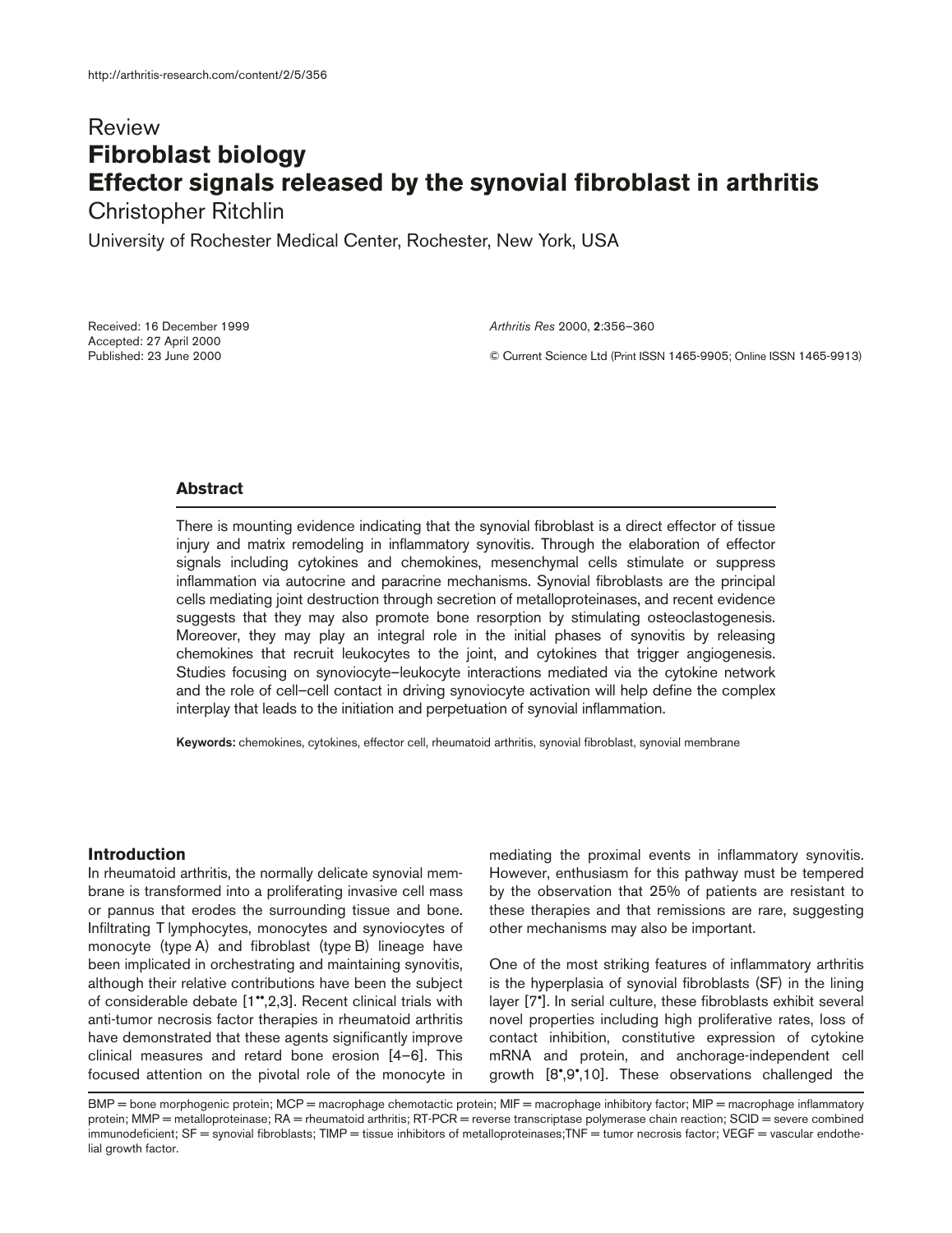traditional view of fibroblasts as target cells that mediate tissue repair in response to signals provided by monocytes and lymphocytes. The aggressive potential of these cells was convincingly demonstrated when serially cultured human SF invaded co-implanted human cartilage engrafted into severe combined immunodeficient (SCID) mice [11••]. Subsequent studies support these initial observations. Sensitive molecular and immunologic techniques have been applied to better understand the mechanisms that lead to the altered phenotype of the fibroblasts. As a result of these efforts, there is now abundant evidence indicating that SF release effector molecules that act on a variety of cells (lymphocytes, monocytes, mesenchymal cells) to modulate joint inflammation and promote matrix degradation (Table 1).

## **Angiogenesis and induction of inflammation**

New blood vessel formation or angiogenesis is a characteristic feature of inflamed synovial membranes, and it is now appreciated that the endothelial cell is an active participant mediating both inflammatory and immunologic interactions [12]. The role of pro-angiogenic cytokines in arthritis is the subject of active investigation in many laboratories, and treatment strategies using anti-angiogenic molecules show promising results in animal models [12]. Several important pro-angiogenic cytokines and growth factors are released by SF including transforming growth factor-β, interleukin (IL)-8, platelet derived growth factor, granulocyte-macrophage colony stimulating factor, epidermal growth factor, vascular endothelial growth factor (VEGF) and fibroblast growth factor. VEGF, one of the most potent angiogenic factors, is expressed constitutively in SF, and secretion is augmented by IL-1 and hypoxia [13]. Further support for the inducibility of VEGF by cytokines was demonstrated by suppression of VEGF in dissociated synovial membrane cultures after combined neutralization of IL-1 and tumor necrosis factor (TNF)- $\alpha$  [14].

Synovial fibroblasts have the potential to induce synovitis by releasing mediators that attract leukocytes into the joint. This underscores the concept that resident mesenchymal cells can act as effector cells during the early stages of synovitis [15]. Following cytokine stimulation and/or engagement of the CD40 receptor, SF release chemoattractant molecules including the chemokines macrophage chemotactic protein (MCP)-1 and macrophage inflammatory protein (MIP)-1 $\alpha$  that are primarily responsible for attracting monocytes into the synovium [16°,17]. SF can also secrete the chemokines IL-8, RANTES and MIP-1β. Recent data have shown that SF can attract CD4 cells into the synovium by antigen independent mechanisms through the release of IL-16 [18•].

The possibility that cells of mesenchymal origin may be instrumental in triggering the initial phases of inflammatory arthritis was recently raised by Zvaifler *et al* [19,20].

### **Table 1**

| Effector molecules                                                                       |  |
|------------------------------------------------------------------------------------------|--|
| IL-8, TGF-B, PDGF, GM-CSF, G-CSF,<br>FGF, VEGF, EGF                                      |  |
| IL-8, IL-16, MCP-1, MIP-1 $\alpha$                                                       |  |
| IL-1, IL-6, IL-7, IL-8, IL-11, IL-15, LIF, PDGF,<br>MIF. GM-CSF. TRX                     |  |
| p55 TNFR, p75 TNFR, IL-10                                                                |  |
| PGE <sub>2</sub> , collagenase, stromelysin, 92 kD<br>gelatinase, cathepsins B, L, and K |  |
| TIMP, $TGF-\betaIL-11$                                                                   |  |
| RANKL, VEGF                                                                              |  |
| $TGF-B$ , BMP-2                                                                          |  |
|                                                                                          |  |

**Effector molecules released by synovial fibroblasts**

EGF, epidermal growth factor; FGF, fibroblast growth factor; G-CSF, granulocyte colony stimulating factor; GM-CSF, granulocytemacrophage colony stimulating factor; IL, interleukin; LIF, leukemia inhibitory factor; MIF, macrophage inhibitory factor; PDGF, platelet derived growth factor; RANKL, receptor activity of nuclear factor κB ligand; TGF, transforming growth factor; TIMP, tissue inhibitors of metalloproteinases; TNFR, tumor necrosis factor receptor; TRX, thioredoxin; VEGF, vascular endothelial growth factor.

Mesenchymal stem cells were isolated from the peripheral blood and synovial fluid of patients with inflammatory synovitis. These cells displayed osteocyte and osteoclast morphology, and stained positive for tartrate resistant alkaline phosphatase, vimentin and collagen-1 but not vascular cell adhesion molecule-1. They also expressed receptors for bone morphogenic protein (BMP), a heterodimer expressed by mesenchymal stem cells. Cells of similar appearance were found in the joints of mice with collageninduced arthritis before the onset of visible synovitis. The presence of these cells in the bare area of the joint suggests that these cells may migrate into the synovium via interconnecting channels from the bone marrow. Furthermore, these cells released the chemokine stromal-derived factor-1, which stimulated transmigration of T and B cells and enhanced their viability. These observations provide an alternative model of inflammation in which the mesenchymal cell is the key effector cell inducing synovitis by recruiting and retaining lymphocytes in the joint space.

## **Modulation of inflammation: pro- and antiinflammatory cytokines**

A common thread emerging from studies of the synovium is the presence of cytokine networks involving complex interactions between lymphocytes, synovial fibroblasts and macrophages. The release of IL-1 or TNF-α by monocytes/macrophages followed by activation of resident tissue cells (fibroblasts, endothelial cells, stromal cells) triggers the cascade, which can in turn amplify or suppress inflammation by releasing cytokines and/or growth factors. The SF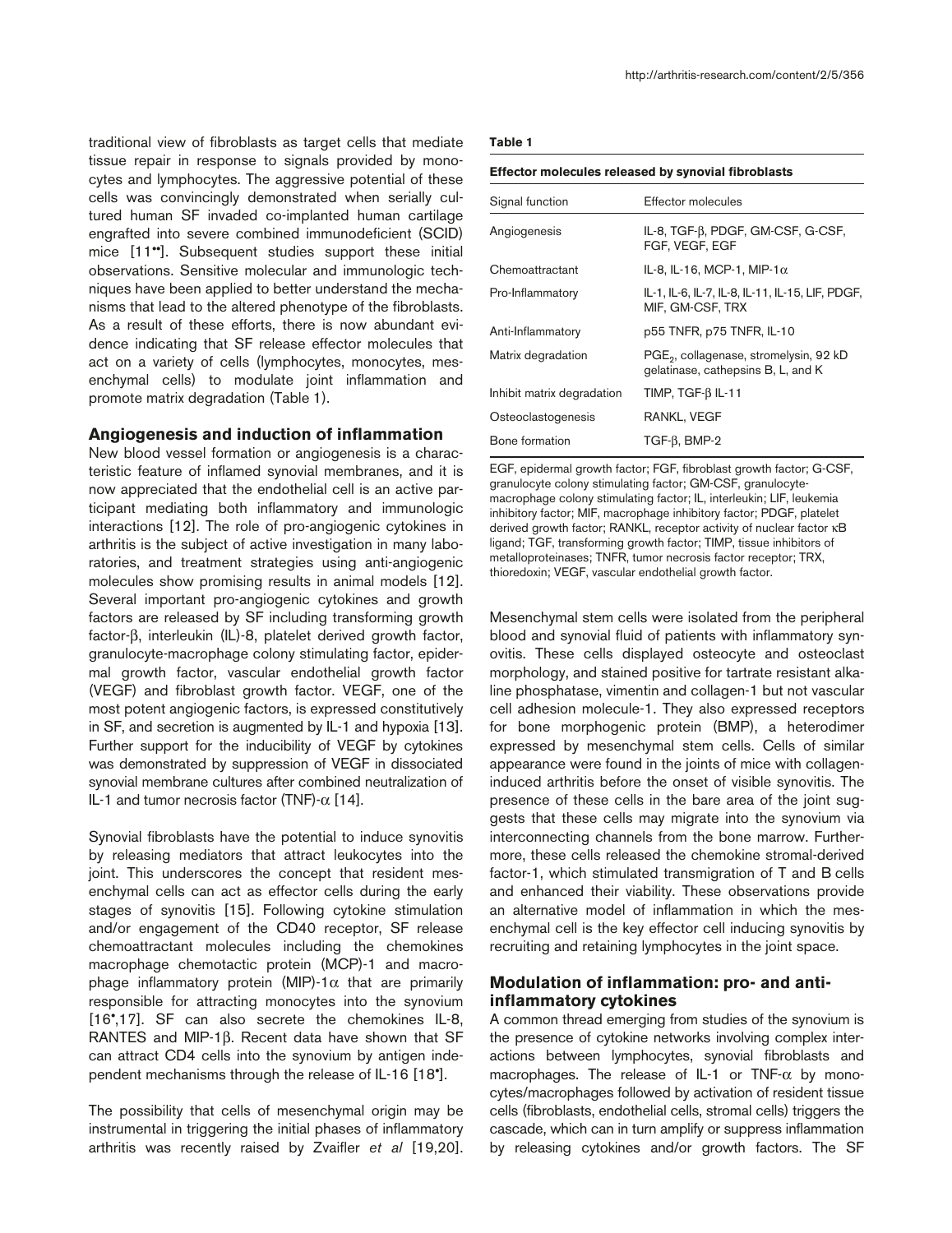secrete a number of different cytokines that exert pleiotropic effects on monocyte/macrophages, T and B lymphocytes, mesenchymal cells and bone marrow cells [21].

Synovial fibroblasts release growth factors (granulocytemacrophage colony stimulating factor and colony stimulating factor-1) that regulate the development and activation of hematopoietic cells and their precursors [21,22]. They can trigger the acute phase response through secretion of the IL-6-type cytokines (IL-6, IL-11 and Leukemia Inhibitory Factor) [23]. Release of IL-15 and, to a lesser extent, IL-7 promotes T-cell activation and expansion [24]. Unstimulated SF produce abundant quantities of macrophage inhibitory factor (MIF), a cytokine with a broad range of pro-inflammatory actions including induction of  $TNF-\alpha$ secretion by macrophages, enhancement of macrophage phagocytosis and intracellular killing, and T-cell activation [25]. Low concentrations of dexamethasone stimulated release of macrophage inhibitory factor from SF, while IL-1β, TNF-α and interferon-gamma had no effect. Both β-fibroblast growth factor and platelet derived growth factor are mitogenic for SF and, as mentioned earlier, are important angiogenic factors. Platelet derived growth factor promotes anchorage-independent cell growth in synovial fibroblasts, a characteristic attributed to transformed cells. Immunolocalization of thioredoxin to SF and monocytes in the rheumatoid synovial lining unveils the presence of a pro-inflammatory pathway induced by oxidative stress [26]. Thioredoxin augments secretion of TNF- $\alpha$ and IL-1, and also blocks apoptosis.

The simultaneous production of endogenous anti-inflammatory cytokines highlights the presence of complex regulatory pathways in the inflamed joint. These inhibitory proteins can specifically block the biologic activity of the early-response cytokines IL-1 and TNF or exert more global suppressive actions on cytokine release. SF secrete both the p55 and p75 soluble TNF receptors that can bind and neutralize TNF-α. They also express mRNA for the IL-1 receptor antagonist, but the intracellular protein is not secreted, making it unlikely that it blocks IL-1 actions in the synovial tissue [1••].

We recently described the immunolocalization of IL-10 to both monocytic and fibroblastoid synoviocytes in the lining layer of inflamed synovial membranes (Ritchlin and Haas-Smith, submitted). Fibroblast synoviocytes constitutively produced IL-10 in serial culture that was enhanced by TNF- $\alpha$  and IL-1 $\beta$ . IL-10, a potent cytokine synthesis inhibitor, can block the release of monokines, lymphokines and class II MHC expression by monocytes. It is present in relatively high levels in inflamed joints, although addition of exogenous IL-10 to dispersed rheumatoid synovial membranes further suppressed IL-1 and TNF production, emphasizing a relative deficiency of anti-inflammatory cytokines in diseased joints [27].

## **Matrix degradation**

A fundamental aspect of inflammatory synovitis is the erosion of articular cartilage and bone by the pannus. The seminal work of Gay *et al* illustrated that SF can promote cartilage degradation in the absence of T cells or monocytes in the SCID mouse [11••]. Subsequent *in vitro* studies have expanded on these initial observations and provide a framework to better understand the mechanisms that underlie the invasive properties of SF. Addition of purified macrophages and fibroblasts to radiolabeled cartilage discs resulted in cartilage degradation by osteoarthritis and RA SF but not fibroblasts derived from skin or bone marrow [28•]. Erosion of cartilage was augmented by addition of TNF-α, IL-1β and IL-6. Degradation occurred only when SF were in direct contact with cartilage and CD44 was involved in the fibroblast–cartilage interaction. The enhancing effect of IL-1 on cartilage destruction, and the requirement of  $β1$ ,  $α4$ ,  $α5$  and  $αV$  integrin expression for fibroblast invasion, were noted using a similar *in vitro* model [29•]. Taken together, these studies demonstrate that SF can invade bone in the absence of other immune cells but this invasiveness can be dramatically increased by exposure to pro-inflammatory cytokines. Furthermore, expression of adhesion molecules and integrin receptor engagement is required for cartilage invasion.

Degradation of the extracellular matrix is mediated by a number of different enzymes including cathepsin B and cathepsin L, serine proteases and metalloproteinases (MMP). The MMPs collagenase (MMP-1) and stromelysin (MMP-3) are expressed by SF *in situ*, and production of these enzymes by cultured SF can markedly increase under direct contact with T cells or exposure to pro-inflammatory cytokines [30 $^{\circ}$ ]. The prostanoid PGE<sub>2</sub>, another mediator of bone resorption, is similarly secreted in large quantities by these cells. The role of cathepsin B and cathepsin L in mediating bone erosion is of questionable relevance because these enzymes function optimally at a pH lower than that observed in the synovial microenvironment. The activity of MMPs is counterbalanced by tissue inhibitors of metalloproteinases (TIMP), also produced by lining cells of fibroblast lineage. Transforming growth factor-β, IL-6 and IL-11 enhance TIMP production, but in studies of rheumatoid synovial membranes MMPs are present in excess of their natural inhibitors favoring catabolism. Bone morphogenic protein-2 may also participate in this compensatory response by stimulating new bone formation [31].

Cells at the site of bone erosion in RA display phenotypic features of osteoclasts [32•]. A pathway leading to osteoclast differentiation and proliferation was recently described [32•]. It has been shown that bone resorption is stimulated through the upregulation of RANKL, a membrane-bound member of the TNF family. RANKL binds to its receptor RANK expressed by osteoclast precursors [33•]. Macrophage colony stimulating factor (M-CSF) and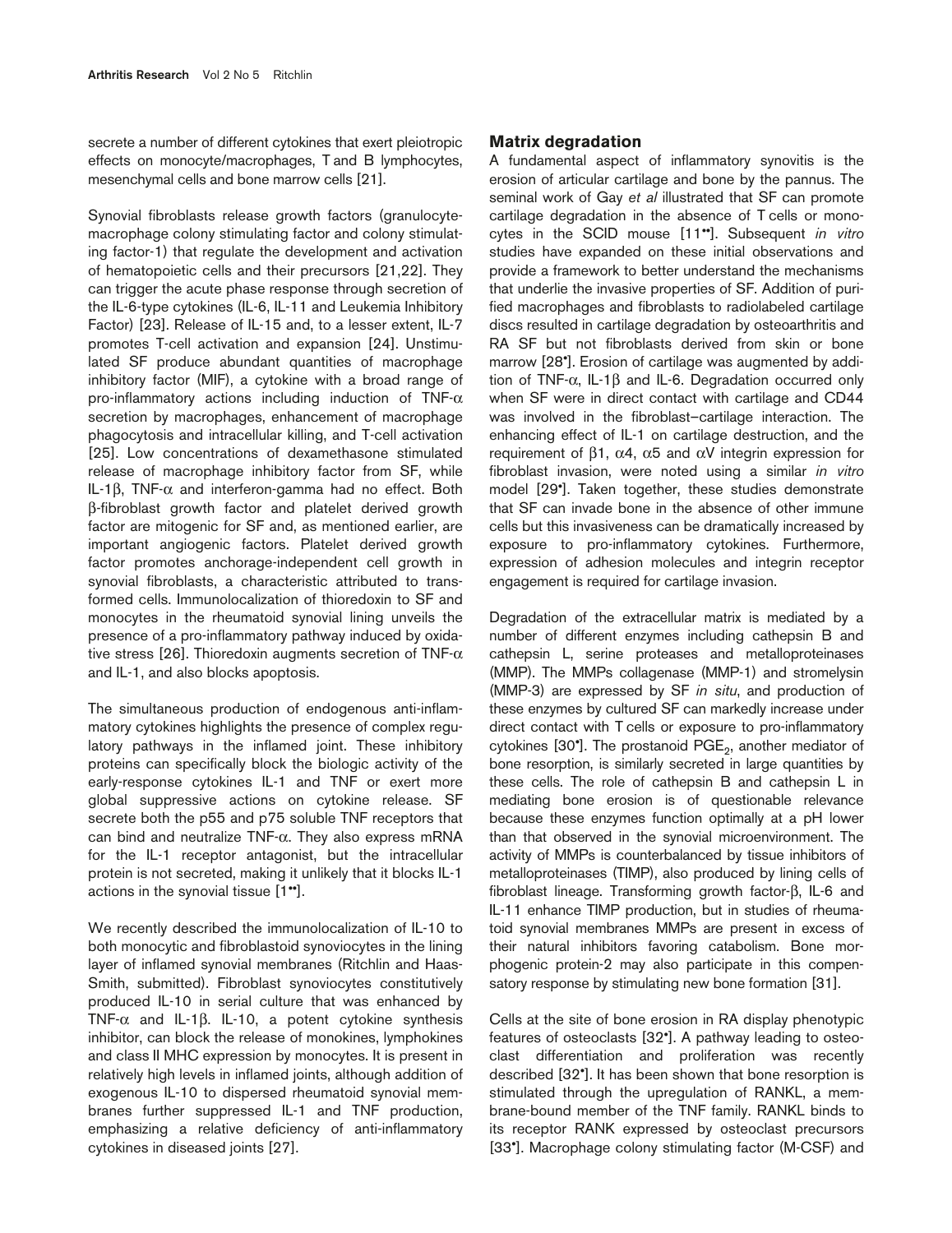RANKL are required for osteoclast differentiation from progenitor cells and subsequent activation, although VEGF can substitute for M-CSF [34]. RANKL mRNA was detected by reverse transcriptase polymerase chain reaction (RT-PCT) in rheumatoid arthritis (RA) synovium but not normal tissues [35•]. In addition, RANKL mRNA was expressed by synovial fibroblasts and activated T lymphocytes derived from RA synovium. These findings suggest that synovial fibroblasts can directly promote the formation and activation of osteoclasts at sites of bone erosion in RA.

## **Conclusions**

The synovial fibroblast has emerged as a pivotal effector cell in the inflamed joint, based on its ability to degrade the extracellular matrix and to provide chemotactic and activation signals to resident parenchymal cells and infiltrating immunocytes. *In vitro* studies have demonstrated that cultured synovial fibroblasts display unique properties that set them apart from fibroblasts isolated from different anatomic sites. These cells, most importantly, release an impressive array of cytokines and growth factors, which have the capacity to stimulate and, in some cases, dampen the inflammatory response. However, the impact of these effector molecules on the pathobiology of synovitis must be viewed in the context of a cytokine network involving complex cellular interactions both locally and systemically. Exploring the interaction between monocytes and SF may yield valuable insights given the close apposition of these cells in the synovial lining and the key role of TNF in the early phases of synovitis. Moreover, therapeutic strategies that inhibit SF effector pathways responsible for angiogenesis, pro-inflammatory cytokine release and matrix degradation should significantly diminish joint inflammation and prevent bone resorption.

#### **References**

Articles of particular interest have been highlighted as:

- of special interest<br>• of outstanding inte
- of outstanding interest
- 1. Firestein GS: **Invasive fibroblast-like synoviocytes in rheumatoid**  •• **arthritis. Passive responders or transformed aggressors?** *Arthritis Rheum* 1996, **39**:1781–1790.

This is an excellent comprehensive review of synovial fibroblast biology and its role in the pathogenesis of rheumatoid arthritis.

- 2. Burmester GR, Stuhlmuller B, Keyszer G, Kinne RW: **Mononuclear phagocytes and rheumatoid synovitis. Mastermind or workhorse in arthritis?** *Arthritis Rheum* 1997, **40**:5–18.
- 3. Fox DA: **The role of T cells in the immunopathogenesis of rheumatoid arthritis: new perspectives.** *Arthritis Rheum* 1997, **40**:598–609.
- 4. Koopman WJ, Moreland LW: **Rheumatoid arthritis: anticytokine therapies on the horizon.** *Ann Internal Med* 1998, **128**:231–233.
- 5. Finck B, Martin R, Fleschmann R, Moreland LW, Schiff M, Barton J: **A phase III trial of etanercept vs methotrexate (MTX) in early rheumatoid arthritis (Embrel® ERA Trial) [abstract].** *Arthritis Rheum* 1999, **42**:s117.
- Lipsky PE, St. Claire W, Furst D, Breedveld FC, Smolen J, Kalden JR, Weisman MH, Emery P, Harriman G, van der Heijde D, Maini RN: **54- Week clinical and radiographic results from the ATTRACT Trial: a phase III study of infliximab (Remicaide™) in patients with active RA despite methotrexate [abstract]**. *Arthritis Rheum* 1999, **42**:s401.
- 7. Qu Z, Garcia CH, O'Rourke LM, Planck SR, Kohli M, Rosenbaum JT: • **Local proliferation of fibroblast-like synoviocytes contributes to synovial hyperplasia. Results of proliferating cell nuclear antigen/cyclin, c-***myc***, and nucleolar organizer region staining**  *Arthritis Rheum* 1994, **37**:212–220.

This study demonstrates the importance of local fibroblast division in the hyperplastic synovial lining.

8. Ritchlin C, Dwyer E, Bucala R, Winchester R: **Sustained and distinc-** • **tive patterns of gene activation in synovial fibroblasts and whole synovial tissue obtained from inflammatory synovitis**. *Scand J Immunol* 1994, **40**:292–298.

See [9•].

9. Bucala R, Ritchlin C, Winchester R, Cerami A: **Constitutive produ-** • **tion of inflammatory and mitogenic cytokines by rheumatoid synovial fibroblasts**. *J Exp Med* 1991, **173**:569–574.

These two reports [8°,9°] demonstrate that rheumatoid synovial fibroblasts constitutively produce pro-inflammatory cytokine mRNA and protein in longterm culture.

- 10. Lafyatis R, Remmers EF, Roberts AB, Yocum DE, Sporn MB, Wilder RL: **Anchorage-independent growth of synoviocytes from arthritic and normal joints. Stimulation by exogenous platelet-derived growth factor and inhibition by transforming growth factor-beta and retinoids**. *J Clin Invest* 1989, **83**:1267–1276.
- 11. Muller-Ladner U, Kriegsmann J, Franklin, BN, Matsumoto S,
- •• Geiler T, Gay RE, Gay S: **Synovial fibroblasts of patients with rheumatoid arthritis attach to and invade normal human cartilage when engrafted into SCID mice**. *Am J Pathol* 1996, **149**:1607–1615.

This study presents the first demonstration that pure populations of serially cultured synovial fibroblasts from rheumatoid but not osteoarthritis synovium or normal skin could invade the cartilage matrix when co-implanted with cartilage explants into severe combined immunodeficient mice. This supported the concept that synovial fibroblasts from rheumatoid joints are persistently activated.

- 12. Koch AE: **Review: angiogenesis: implications for rheumatoid arthritis.** *Arthritis Rheum* 1998, **41**:951–962.
- 13. Jackson JR, Minton JA, Ho ML, Wei N, Winkler JD: **Expression of vascular endothelial growth factor in synovial fibroblasts is induced by hypoxia and interleukin 1beta**. *J Rheumatol* 1997, **24**: 1253–1259.
- 14. Paleolog EM, Young S, Stark AC, McCloskey RV, Feldmann M, Maini RN: **Modulation of angiogenic vascular endothelial growth factor by tumor necrosis factor alpha and interleukin-1 in rheumatoid arthritis**. *Arthritis Rheum* 1998, **41**:1258–1265.
- 15. Kunkel SL, Lukacs N, Kasama T, Strieter RM: **The role of chemokines in inflammatory joint disease.** *J Leukocyte Biol* 1996, **59**:6–12.
- 16. Smith RS, Smith TJ, Blieden TM, Phipps RP: **Fibroblasts as sentinel**  • **cells. Synthesis of chemokines and regulation of inflammation.**  *Am J Pathol* 1997, **151**:317–322.

This report introduces the concept of the fibroblast as a 'sentinel' cell, which can initiate inflammation by recruiting leukocytes to the site of tissue injury.

- 17. Szekanecz Z, Strieter RM, Kunkel SL, Koch AE: **Chemokines in rheumatoid arthritis.** *Springer Semin Immunopathol* 1998, **20**:115– 132.
- 18. Franz JK, Kolb SA, Hummel KM, Lahrtz F, Neidhart M, Aicher WK, Pap • T, Gay RE, Fontana A, Gay S: **Interleukin-16, produced by synovial fibroblasts, mediates chemoattraction for CD4+ T lymphocytes in**

**rheumatoid arthritis**. *Eur J Immunol* 1998, **28**:2661–2671. *In vitro* evidence is presented in this study showing that the synovial fibroblast is capable of initiating chemoattraction of T lymphocytes through the release of IL-16.